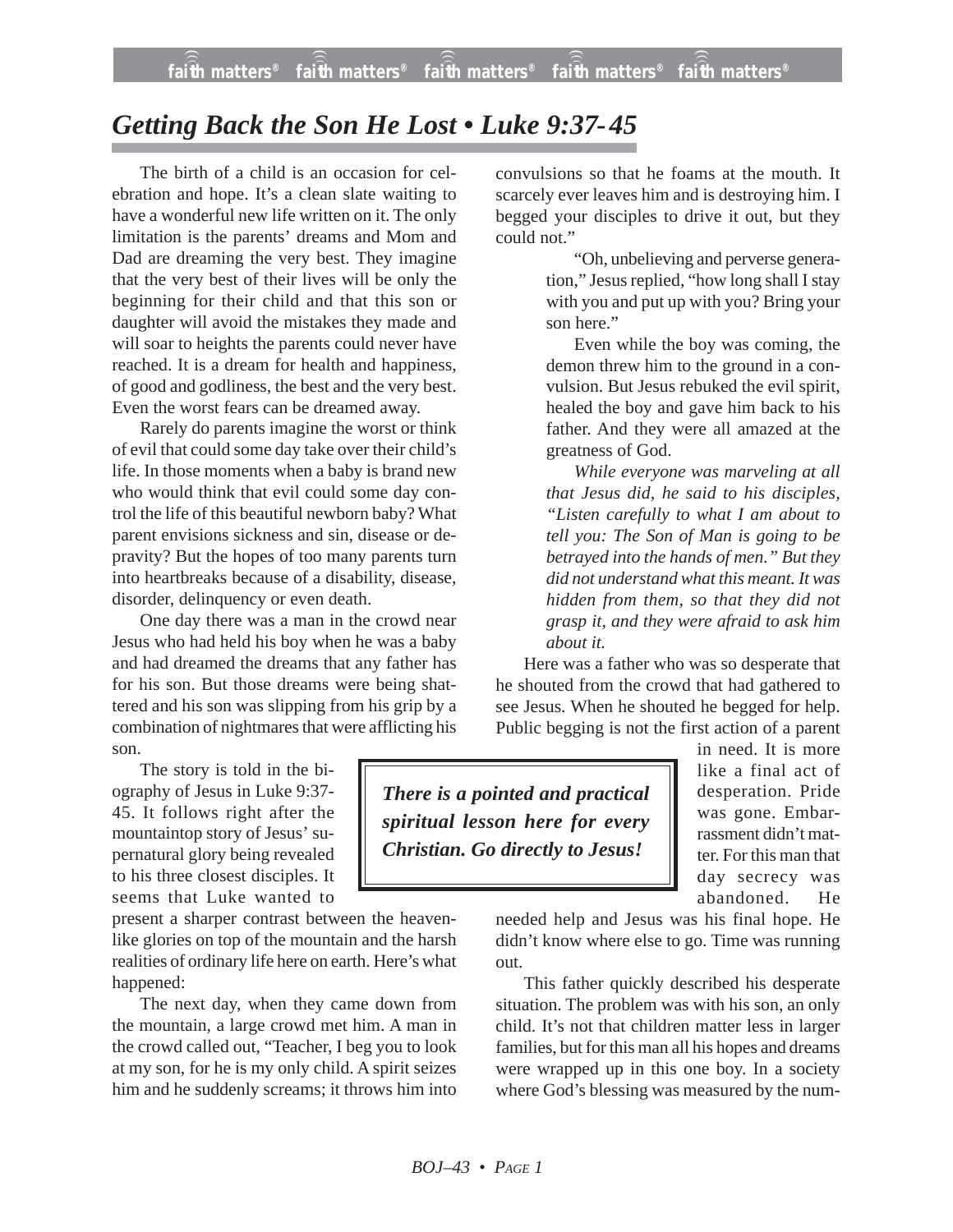ber of children, this man was fearful of losing the only blessing God had given to him.

For some unexplained reason a demon had taken over his son's life. Sin was in control. The son was out of control. And this was more than evil in the sense of "bad things". This was a demon with intellect and supernatural powers and horrors that he brought into this family's life far beyond any father's ability to make a difference.

Fathers are always supposed to make things better. But there was nothing this father was good enough or strong enough to do. It must have torn at his heart to see his boy ravaged by evil and not be able to help him.

Nowadays we don't talk much about evil spirits or demons. At most we relegate them to Halloween folklore or horror movies. It is considered primitive and unsophisticated to believe that demons exist. In fact, many would think it terribly uneducated to attribute medical maladies to demon possession.

It is ironic that Americans currently believe more in angels and less in demons because when you read the Bible demons are presented as being as real as angels. They are the good and evil counterparts to one another. It is true, however, that demonic activity in the Bible is comparatively rare and centered in specific time periods and circumstances.

As for me, I believe demons are real and that we are in an ongoing spiritual battle against evil. However, I disagree with those who believe there is a demon around every corner or under every bush because that seems to relieve us all of human responsibility for things we do that are wrong and the sin that is in our own lives. But I readily admit that we are engaged in a spiritual warfare that is as real today as it was in the time of Jesus.

The evil spirit caused violent seizures in the child's body. Not only does Luke describe his condition but so do Matthew and Mark. He convulsed. He foamed at the mouth. He became rigid. He sometimes fell into fires or into water. So apparently this father was on constant call to save his son from being burned or drowned. The condition was both chronic and progressive. The father explained to Jesus, *"It scarcely ever leaves*

## *him and is destroying him."*

When all else failed the father went to Jesus. But Jesus was on a prayer retreat on top of a mountain and was unavailable so the father begged Jesus' disciples to help his son. They tried to help, but it didn't work. We have to read between the lines to imagine what happened. No doubt the father told the disciples exactly what he told Jesus. Then the disciples spoke words of exorcism to try to remove the demon. But nothing happened. They may have been surprised because they had done this before and it worked. But not this time! This was a tougher demon or they didn't do it right or they just didn't have the spiritual power to get the job done.

Have you ever had someone come to you with a seemingly impossible prayer request? I have. I have had people ask me to pray for huge personal needs. I have prayed with them and for them and without them. Nothing happened. It's a sad feeling. It's even worse when I have prayed other times for other people and it worked, but this time nothing works. It's sad because the person who asked for help assumed that I had more influence with God than they did. They assumed my prayers would make a difference, that I could do it even if they could not. I know what those disciples faced because I have been there . . . *"I begged your disciples to drive it out, but they could not."*

There is a pointed and practical spiritual lesson here for every Christian. Go directly to Jesus! There are too many desperate fathers and mothers today who are going to dead saints, to Mary, to pastors and other Christians when they can go directly to Jesus. The truth is that saints can't cure. Mary is not God. Pastors and priests are helpless to handle life's greatest difficulties. It is far better to go straight to Jesus.

Why is Jesus better? Jesus said that we are all too short on faith and too full of our own sins to handle life's greatest conflicts with evil. In Jesus' own words he said, *"O unbelieving and perverse generation, how long shall I stay with you and put up with you?"* That's why it's always best to point people in need to Jesus. When all others are too weak, when all others fail, when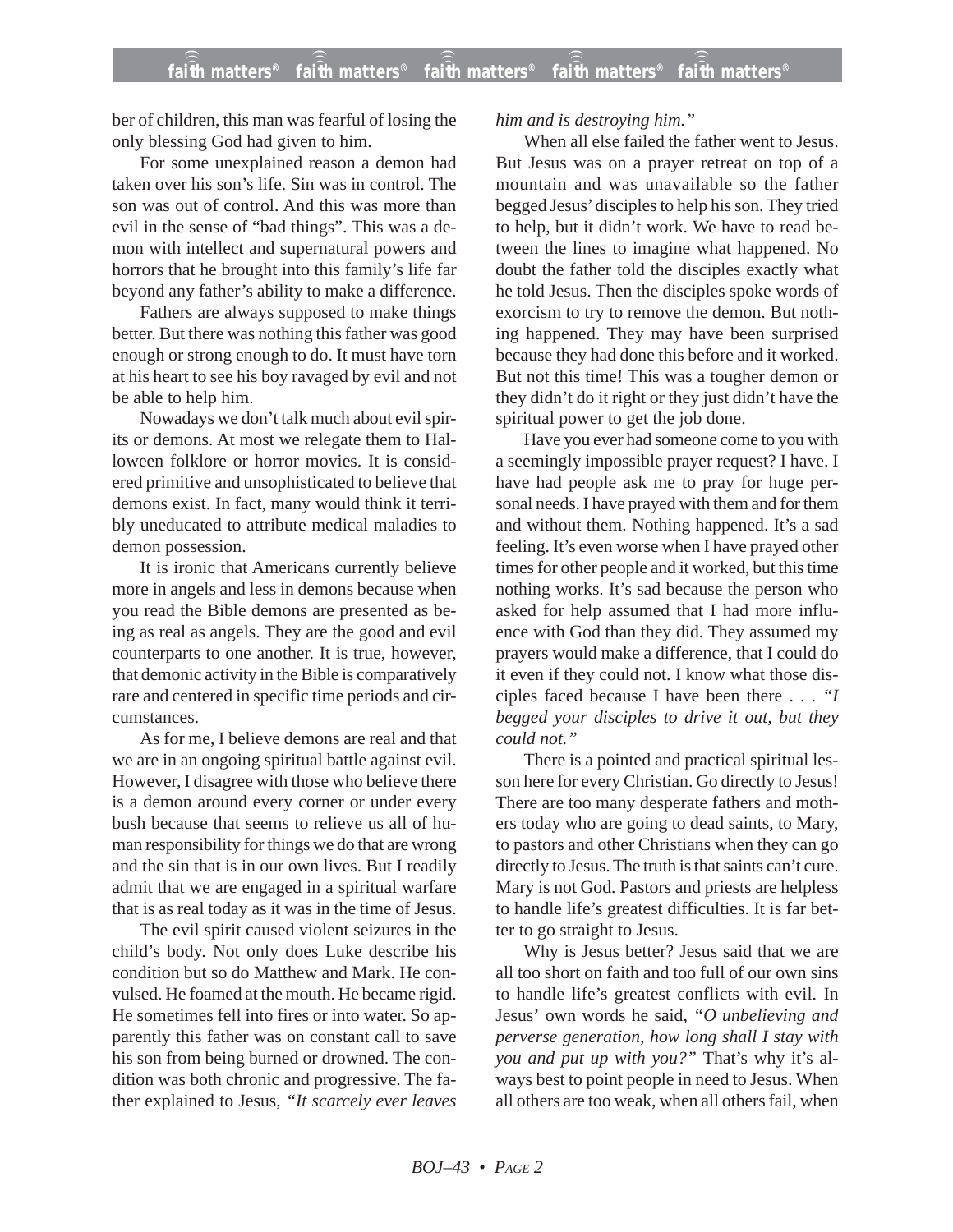all others are helpless go to Jesus who said, *"Bring your son here."*

That father's heart must have soared with joy and hope at those words, but a terrible thing happened as the father brought his son to Jesus. The evil spirit seized his son again. He could not have been more than a few yards away from Jesus. The demon must have recognized who Jesus was and saw what Jesus was going to do. He knew he was a goner. He had only moments left. His power and evil could not withstand Jesus' power and good. So he grabbed hold of this child one more time and threw him to the ground in a convulsion. Luke uses the same word the Greeks used in athletic events when a boxer pummels an opponent until he drops to his knees and is flattened on the ground or in a wrestling match when a person is pinned by an opponent.

There is a lesson here for us. It is a lesson about evil. Evil always seeks to damage and de-

stroy. It always takes every opportunity to hurt and to destroy. Even when evil is about to lose, it fights to the end for a person's body and soul. Just as good hates evil so evil hates good. Sin may first disguise itself as attractive. Sin may start slowly. In the beginning it rarely goes by names like addiction or adultery or

death. But let there be no doubt, sin never easily lets go. Sin never quickly surrenders. Sin always fights to the last second.

In the next moments came the clash of powers between good and evil, between Jesus and the demon, between heaven and hell: " . . . *Jesus rebuked the evil spirit, healed the boy and gave him back to his father. And they were all amazed at the greatness of God."*

In one miracle there were three great changes: spiritual; physical; relational. Spiritually, "*Jesus rebuked the evil spirit.*" He confronted and defeated this demon. It was a power struggle and Jesus won. He kicked the demon out of this boy once and for all. But did that mean that he was physically cured and would experience no more seizures? Apparently not because Luke, who was a physician, made a distinction between spiritual healing and physical healing saying that Jesus rebuked the evil spirit and then healed the boy.

What would have happened if Jesus had just met his needs spiritually? Would he have continued with his seizure disorder? Apparently he would. But Jesus did both. He met his needs spiritually and physically and relationally, for Jesus gave him back to his father.

This may be a bit confusing because earlier we noted that the father must have been with this child 24 hours a day trying to protect him from seizures, from fire, from water. In fact, at that very moment the father's hand was probably on his son's shoulder. But the truth is that you can live in the same house with somebody and not be connected. You can be with somebody 365 days

*Evil always seeks to damage and destroy. It always takes every opportunity to hurt and to destroy. Even when evil is about to lose, it fights to the end for a person's body and soul*

a year and 24 hours of every day and be as distant as if you were a continent away. Physical proximity does not mean that the relationship is what it is supposed to be. And so in some ways the most wonderful part of the story is that Jesus gave the son back to his father so

that they could have the kind of relationship God meant for them to have.

All were amazed at the greatness of God. This was so supernatural that there was no other explanation but that God had done it.

My mother had a long-time friend who was losing his eyesight. After many years of reading his Bible every day for hours at a time the loss of his eyesight was especially difficult for him. At one point I suggested that he get audiotapes so he could listen to the Bible even though he could not read it. He couldn't see well enough to drive so his license had to be surrendered. Although he received multiple opinions from different oph-